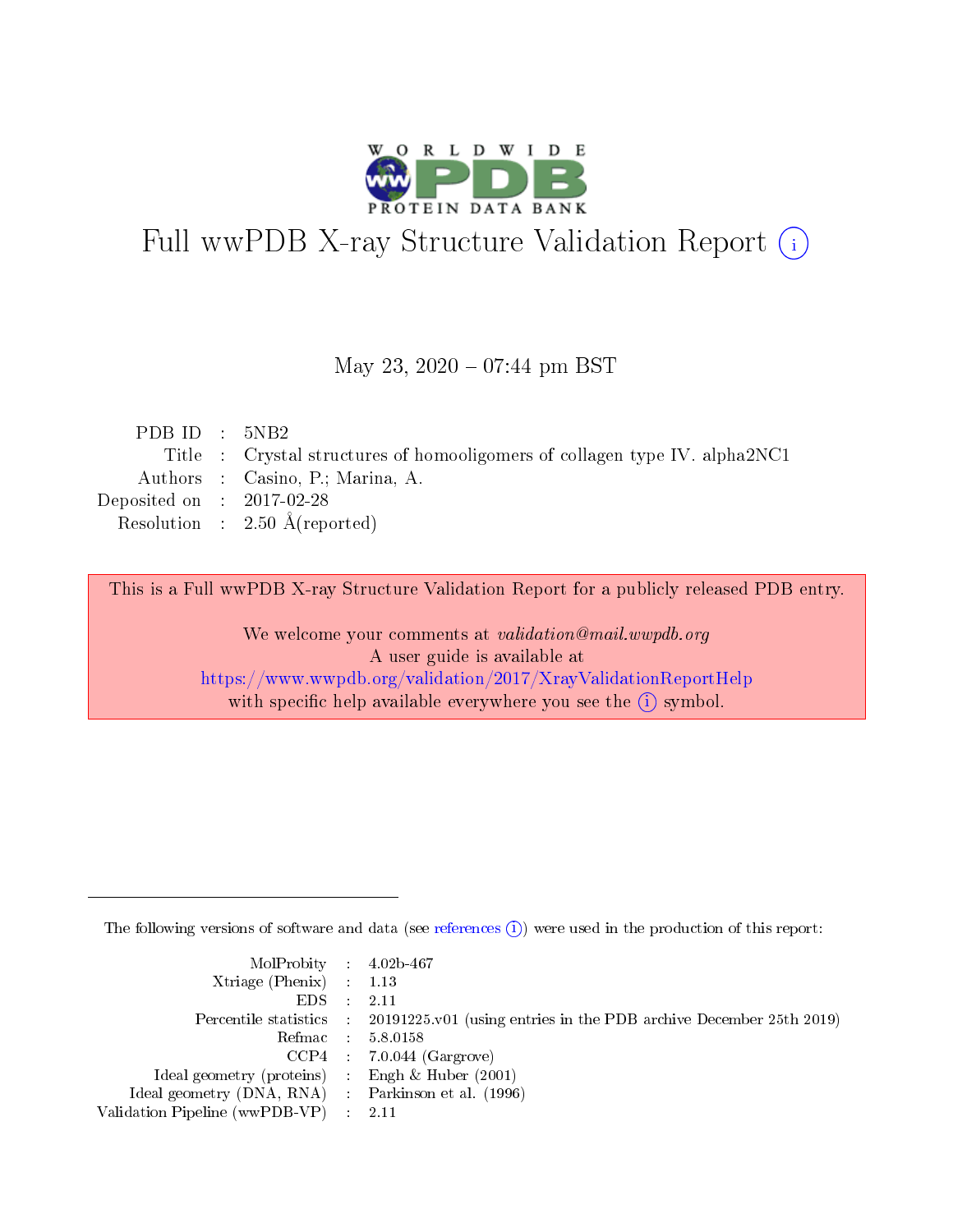# 1 [O](https://www.wwpdb.org/validation/2017/XrayValidationReportHelp#overall_quality)verall quality at a glance  $(i)$

The following experimental techniques were used to determine the structure: X-RAY DIFFRACTION

The reported resolution of this entry is 2.50 Å.

Percentile scores (ranging between 0-100) for global validation metrics of the entry are shown in the following graphic. The table shows the number of entries on which the scores are based.



| Metric                | Whole archive        | Similar resolution                                                     |
|-----------------------|----------------------|------------------------------------------------------------------------|
|                       | $(\#\text{Entries})$ | $(\#\text{Entries},\,\text{resolution}\,\,\text{range}(\textup{\AA}))$ |
| $R_{free}$            | 130704               | $4661 (2.50 - 2.50)$                                                   |
| Clashscore            | 141614               | $5346$ $(2.50-2.50)$                                                   |
| Ramachandran outliers | 138981               | $\overline{5231}$ $(2.50-2.50)$                                        |
| Sidechain outliers    | 138945               | $5233(2.50-2.50)$                                                      |
| RSRZ outliers         | 127900               | $4559(2.50-2.50)$                                                      |

The table below summarises the geometric issues observed across the polymeric chains and their fit to the electron density. The red, orange, yellow and green segments on the lower bar indicate the fraction of residues that contain outliers for  $>=3, 2, 1$  and 0 types of geometric quality criteria respectively. A grey segment represents the fraction of residues that are not modelled. The numeric value for each fraction is indicated below the corresponding segment, with a dot representing fractions <=5% The upper red bar (where present) indicates the fraction of residues that have poor fit to the electron density. The numeric value is given above the bar.

| Mol | ${\rm Chain \mid Length}$ | Quality of chain     |    |     |
|-----|---------------------------|----------------------|----|-----|
|     | 228                       | $\frac{0}{0}$<br>77% | 6% | 16% |
|     | າາ໑                       | 9%<br>70%            |    | 25% |

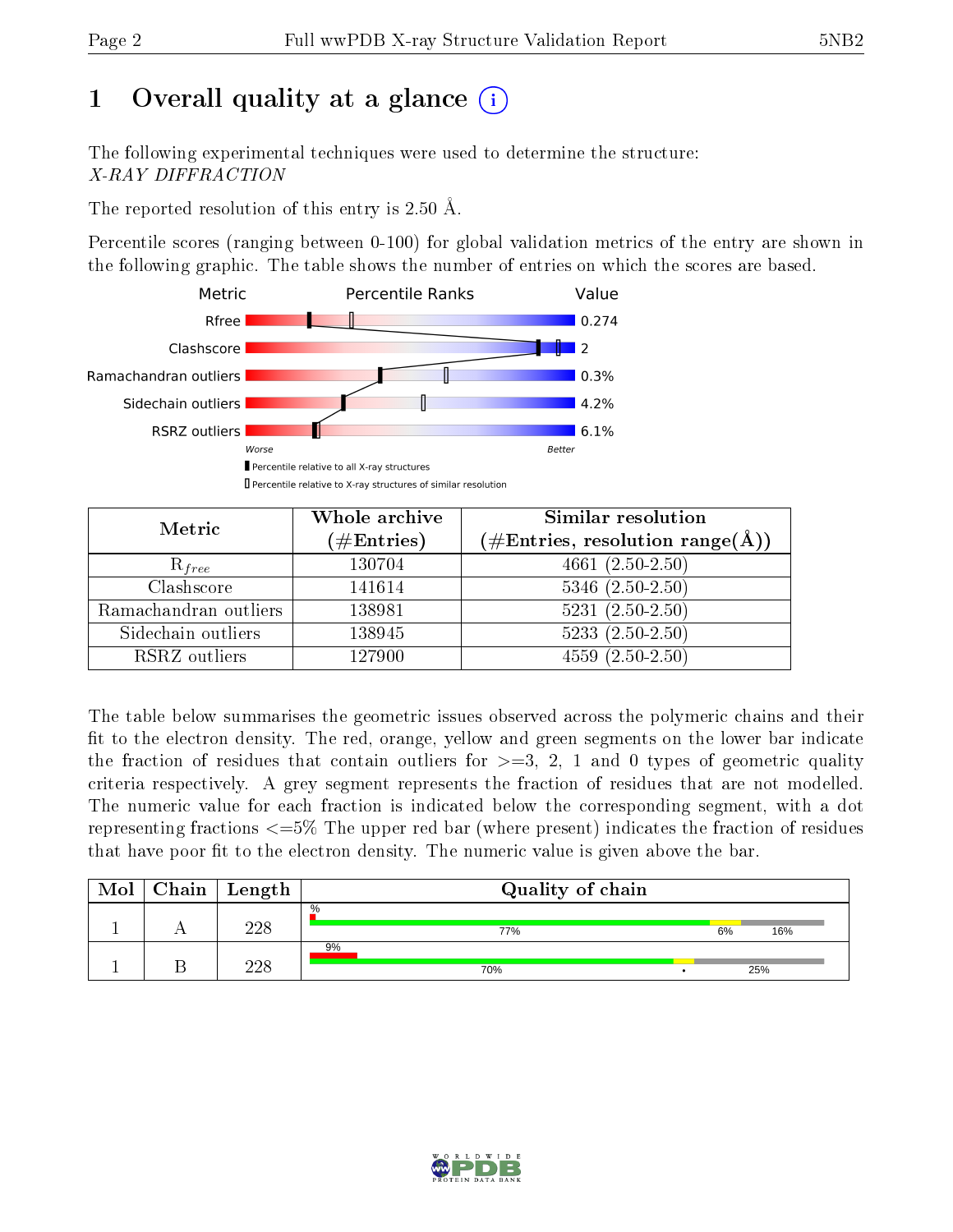# 2 Entry composition (i)

There are 2 unique types of molecules in this entry. The entry contains 2794 atoms, of which 0 are hydrogens and 0 are deuteriums.

In the tables below, the ZeroOcc column contains the number of atoms modelled with zero occupancy, the AltConf column contains the number of residues with at least one atom in alternate conformation and the Trace column contains the number of residues modelled with at most 2 atoms.

 $\bullet$  Molecule 1 is a protein called Collagen alpha-2(IV) chain.

| Mol |     | Chain Residues   |                     | <b>Atoms</b> |  |  | ZeroOcc   AltConf   Trace |  |
|-----|-----|------------------|---------------------|--------------|--|--|---------------------------|--|
|     | 191 |                  | Total C N O         |              |  |  |                           |  |
|     |     |                  | 1447 928 241 261 17 |              |  |  |                           |  |
|     |     | 170              | Total C N O         |              |  |  |                           |  |
|     |     | 1292 831 218 229 |                     |              |  |  |                           |  |

• Molecule 2 is water.

|  | $Mol$   Chain   Residues | Atoms         | ZeroOcc   AltConf |
|--|--------------------------|---------------|-------------------|
|  |                          | Total O<br>46 |                   |
|  |                          | Total O       |                   |

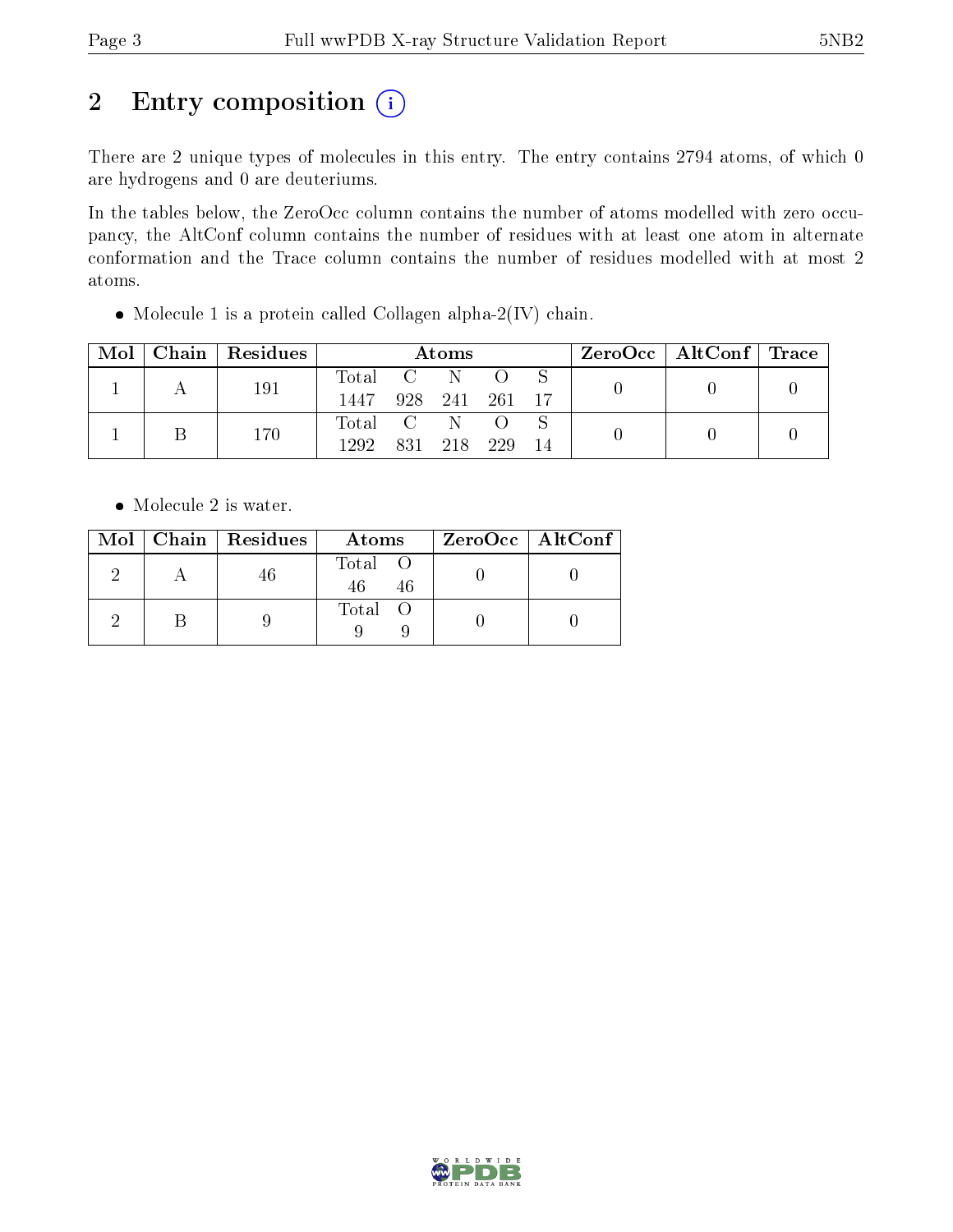# 3 Residue-property plots  $(i)$

These plots are drawn for all protein, RNA and DNA chains in the entry. The first graphic for a chain summarises the proportions of the various outlier classes displayed in the second graphic. The second graphic shows the sequence view annotated by issues in geometry and electron density. Residues are color-coded according to the number of geometric quality criteria for which they contain at least one outlier: green  $= 0$ , yellow  $= 1$ , orange  $= 2$  and red  $= 3$  or more. A red dot above a residue indicates a poor fit to the electron density (RSRZ  $> 2$ ). Stretches of 2 or more consecutive residues without any outlier are shown as a green connector. Residues present in the sample, but not in the model, are shown in grey.



• Molecule 1: Collagen alpha-2(IV) chain

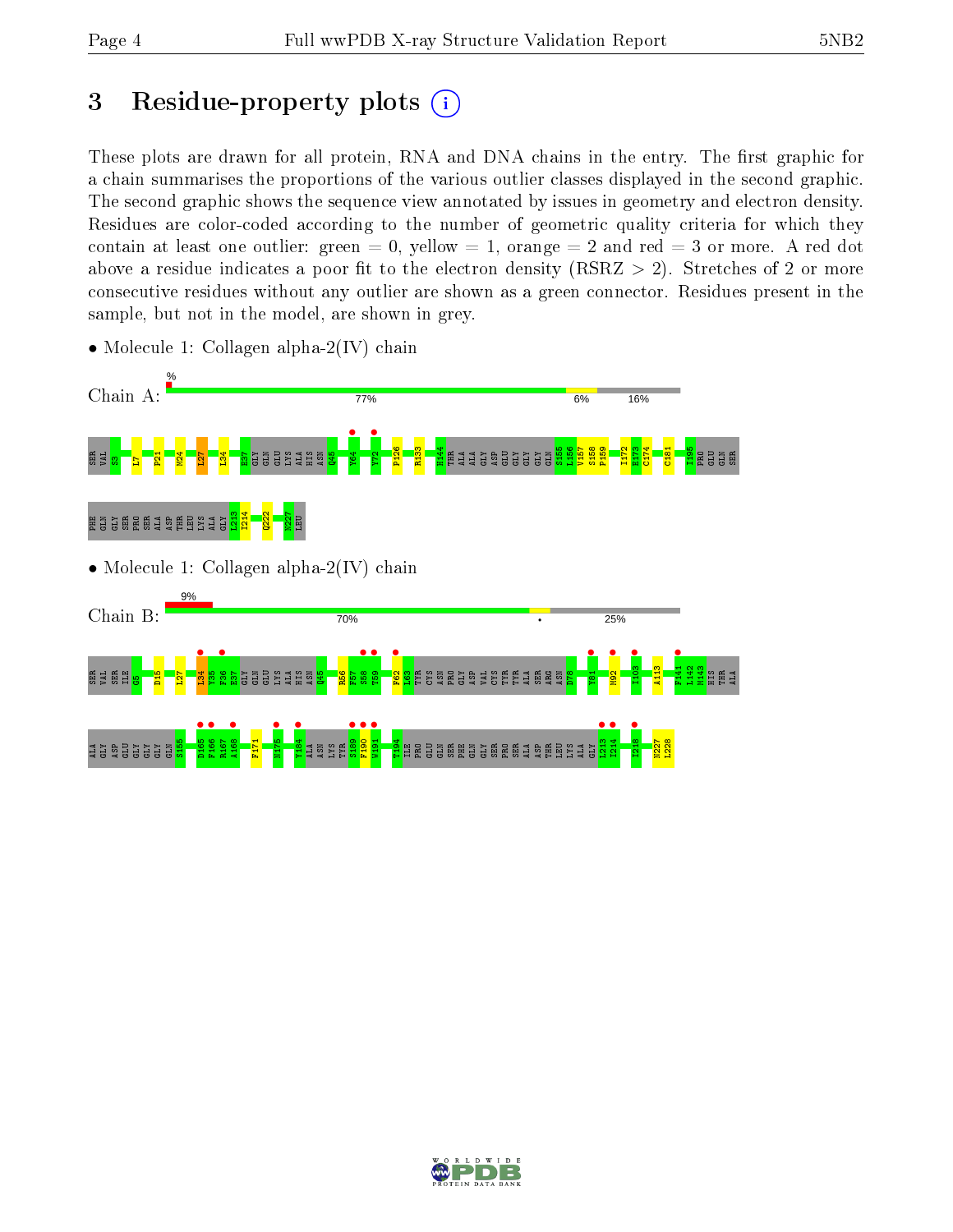# 4 Data and refinement statistics  $(i)$

| Property                                                                | Value                                            | Source     |
|-------------------------------------------------------------------------|--------------------------------------------------|------------|
| Space group                                                             | I 4 2 2                                          | Depositor  |
| Cell constants                                                          | 94.33Å 225.62Å<br>94.33Å                         | Depositor  |
| a, b, c, $\alpha$ , $\beta$ , $\gamma$                                  | $90.00^{\circ}$ $90.00^{\circ}$<br>$90.00^\circ$ |            |
| Resolution $(A)$                                                        | $112.81 - 2.50$                                  | Depositor  |
|                                                                         | $112.81 - 2.50$                                  | <b>EDS</b> |
| % Data completeness                                                     | $99.9(112.81-2.50)$                              | Depositor  |
| (in resolution range)                                                   | 99.9 (112.81-2.50)                               | <b>EDS</b> |
| $R_{merge}$                                                             | (Not available)                                  | Depositor  |
| $\mathrm{R}_{sym}$                                                      | 0.13                                             | Depositor  |
| $\langle I/\sigma(I) \rangle^{-1}$                                      | 2.26 (at $2.52\text{\AA}$ )                      | Xtriage    |
| Refinement program                                                      | REFMAC 5.8.0158                                  | Depositor  |
|                                                                         | $0.246$ ,<br>0.279                               | Depositor  |
| $R, R_{free}$                                                           | 0.250,<br>0.274                                  | DCC        |
| $\mathcal{R}_{free}$ test set                                           | $\overline{925}$ reflections $(5.10\%)$          | wwPDB-VP   |
| Wilson B-factor $(A^2)$                                                 | 56.0                                             | Xtriage    |
| Anisotropy                                                              | 0.212                                            | Xtriage    |
| Bulk solvent $k_{sol}(\mathrm{e}/\mathrm{A}^3),\,B_{sol}(\mathrm{A}^2)$ | $0.32$ , 47.8                                    | <b>EDS</b> |
| L-test for twinning <sup>2</sup>                                        | $< L >$ = 0.47, $< L2 >$ = 0.30                  | Xtriage    |
| Estimated twinning fraction                                             | No twinning to report.                           | Xtriage    |
| $F_o, F_c$ correlation                                                  | 0.91                                             | <b>EDS</b> |
| Total number of atoms                                                   | 2794                                             | wwPDB-VP   |
| Average B, all atoms $(A^2)$                                            | 63.0                                             | wwPDB-VP   |

Xtriage's analysis on translational NCS is as follows: The largest off-origin peak in the Patterson function is  $4.73\%$  of the height of the origin peak. No significant pseudotranslation is detected.

<sup>&</sup>lt;sup>2</sup>Theoretical values of  $\langle |L| \rangle$ ,  $\langle L^2 \rangle$  for acentric reflections are 0.5, 0.333 respectively for untwinned datasets, and 0.375, 0.2 for perfectly twinned datasets.



<span id="page-4-1"></span><span id="page-4-0"></span><sup>1</sup> Intensities estimated from amplitudes.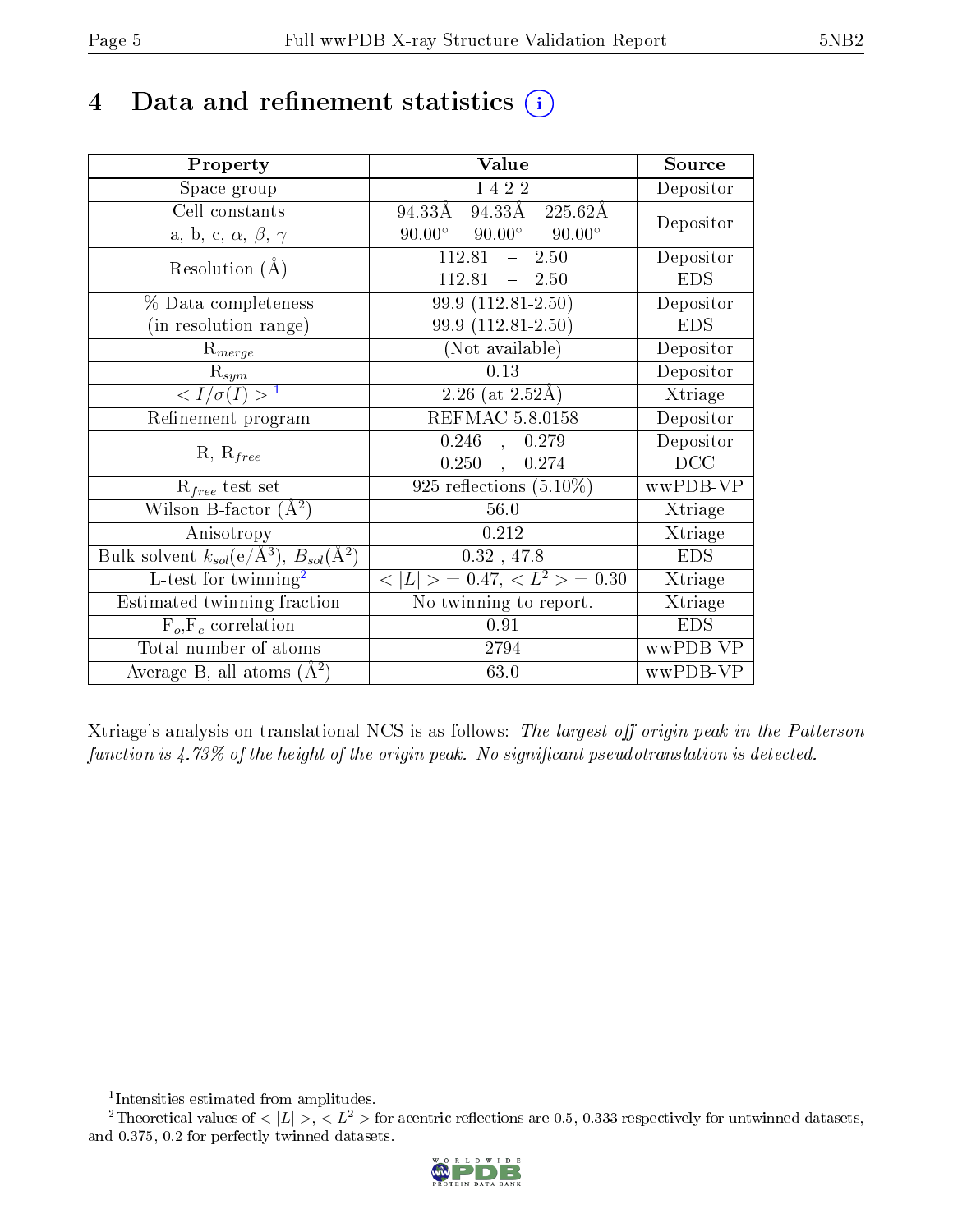# 5 Model quality  $(i)$

# 5.1 Standard geometry  $(i)$

The Z score for a bond length (or angle) is the number of standard deviations the observed value is removed from the expected value. A bond length (or angle) with  $|Z| > 5$  is considered an outlier worth inspection. RMSZ is the root-mean-square of all Z scores of the bond lengths (or angles).

| Mol | Chain |      | Bond lengths | Bond angles |             |  |
|-----|-------|------|--------------|-------------|-------------|--|
|     |       | RMSZ | $\# Z  > 5$  | RMSZ        | $\# Z  > 5$ |  |
|     |       | 0.48 | 0/1489       | 0.64        | 0/2029      |  |
|     | R     | 0.48 | 0/1327       | 0.63        | 0/1803      |  |
| AH  | All   | 0.48 | 0/2816       | 0.64        | 0/3832      |  |

There are no bond length outliers.

There are no bond angle outliers.

There are no chirality outliers.

There are no planarity outliers.

## 5.2 Too-close contacts  $(i)$

In the following table, the Non-H and H(model) columns list the number of non-hydrogen atoms and hydrogen atoms in the chain respectively. The H(added) column lists the number of hydrogen atoms added and optimized by MolProbity. The Clashes column lists the number of clashes within the asymmetric unit, whereas Symm-Clashes lists symmetry related clashes.

|  |      |      | Mol   Chain   Non-H   H(model)   H(added)   Clashes   Symm-Clashes |
|--|------|------|--------------------------------------------------------------------|
|  | 1447 | 1343 |                                                                    |
|  | 1292 | 1216 |                                                                    |
|  |      |      |                                                                    |
|  |      |      |                                                                    |
|  | 2794 | 2559 |                                                                    |

The all-atom clashscore is defined as the number of clashes found per 1000 atoms (including hydrogen atoms). The all-atom clashscore for this structure is 2.

All (9) close contacts within the same asymmetric unit are listed below, sorted by their clash magnitude.

| Atom-1           | Atom-2           | Interatomic<br>distance $(A)$ | Clash<br>overlap<br>(A) |
|------------------|------------------|-------------------------------|-------------------------|
| 1: A:174: CYS:HG | 1: A:181: CYS:HG | -16                           | 1.89                    |

Continued on next page...

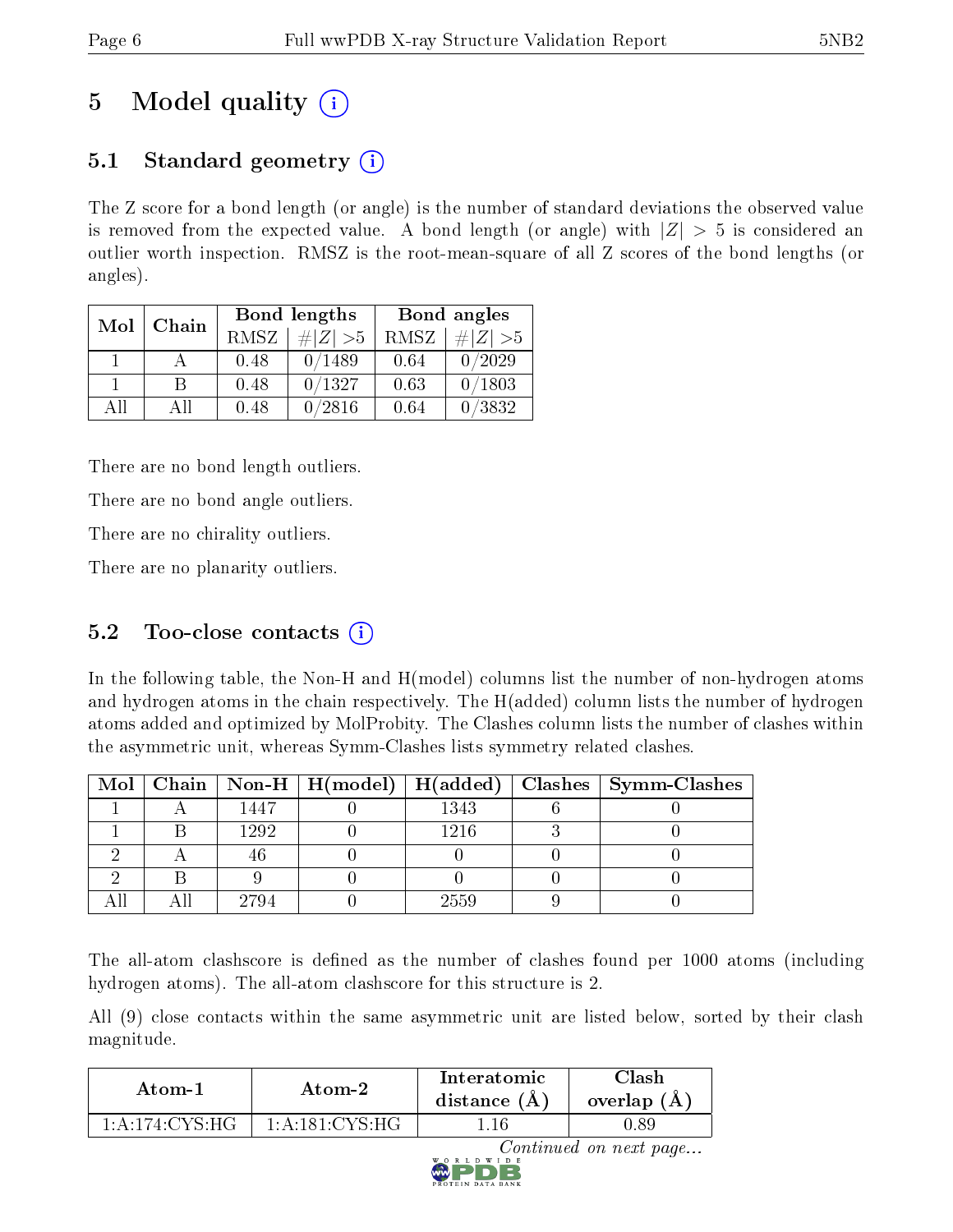| Atom-1           | Atom-2             | Interatomic<br>distance $(A)$ | Clash<br>overlap |
|------------------|--------------------|-------------------------------|------------------|
| 1:A:126:PRO:O    | 1:A:222:GLN:NE2    | 2.46                          | 0.49             |
| 1:B:34:LEU:HD21  | 1:B:171:PHE:CE1    | 2.48                          | 0.48             |
| 1:B:113:ALA:HB2  | 1:B:228:LEU:HB3    | 1.96                          | 0.47             |
| 1:A:158:SER:HA   | $1:$ A:159:PRO:HD3 | 1.73                          | 0.45             |
| 1: A:174: CYS:HG | 1:A:181:CYS:CB     | 2.31                          | 0.44             |
| 1:A:7:LEU:HD22   | 1: A:27: LEU:CD2   | 2.48                          | 0.43             |
| 1:B:15:ABP:OD1   | 1:B:15:ASP:N       | 2.54                          | 0.41             |
| 1:A:21:PRO:HB2   | 1: A:24: MET:HE3   | 2.03                          | 0.40             |

Continued from previous page...

There are no symmetry-related clashes.

### 5.3 Torsion angles  $(i)$

#### 5.3.1 Protein backbone (i)

In the following table, the Percentiles column shows the percent Ramachandran outliers of the chain as a percentile score with respect to all X-ray entries followed by that with respect to entries of similar resolution.

The Analysed column shows the number of residues for which the backbone conformation was analysed, and the total number of residues.

| Mol | Chain | Analysed                          | Favoured |          | Allowed   Outliers   Percentiles |         |    |
|-----|-------|-----------------------------------|----------|----------|----------------------------------|---------|----|
|     |       | $183/228$ $(80\%)$   177 $(97\%)$ |          | 6 (3%)   |                                  | 100 100 |    |
|     |       | $158/228$ (69\%)   154 (98\%)     |          | $3(2\%)$ | $1(1\%)$                         | 25      | 43 |
| All | All   | $341/456$ (75\%)   331 (97\%)     |          | 9(3%)    | $1(0\%)$                         |         | 61 |

All (1) Ramachandran outliers are listed below:

| Chain | ∣ Res | vpe |
|-------|-------|-----|
|       |       |     |

#### 5.3.2 Protein sidechains  $(i)$

In the following table, the Percentiles column shows the percent sidechain outliers of the chain as a percentile score with respect to all X-ray entries followed by that with respect to entries of similar resolution.

The Analysed column shows the number of residues for which the sidechain conformation was analysed, and the total number of residues.

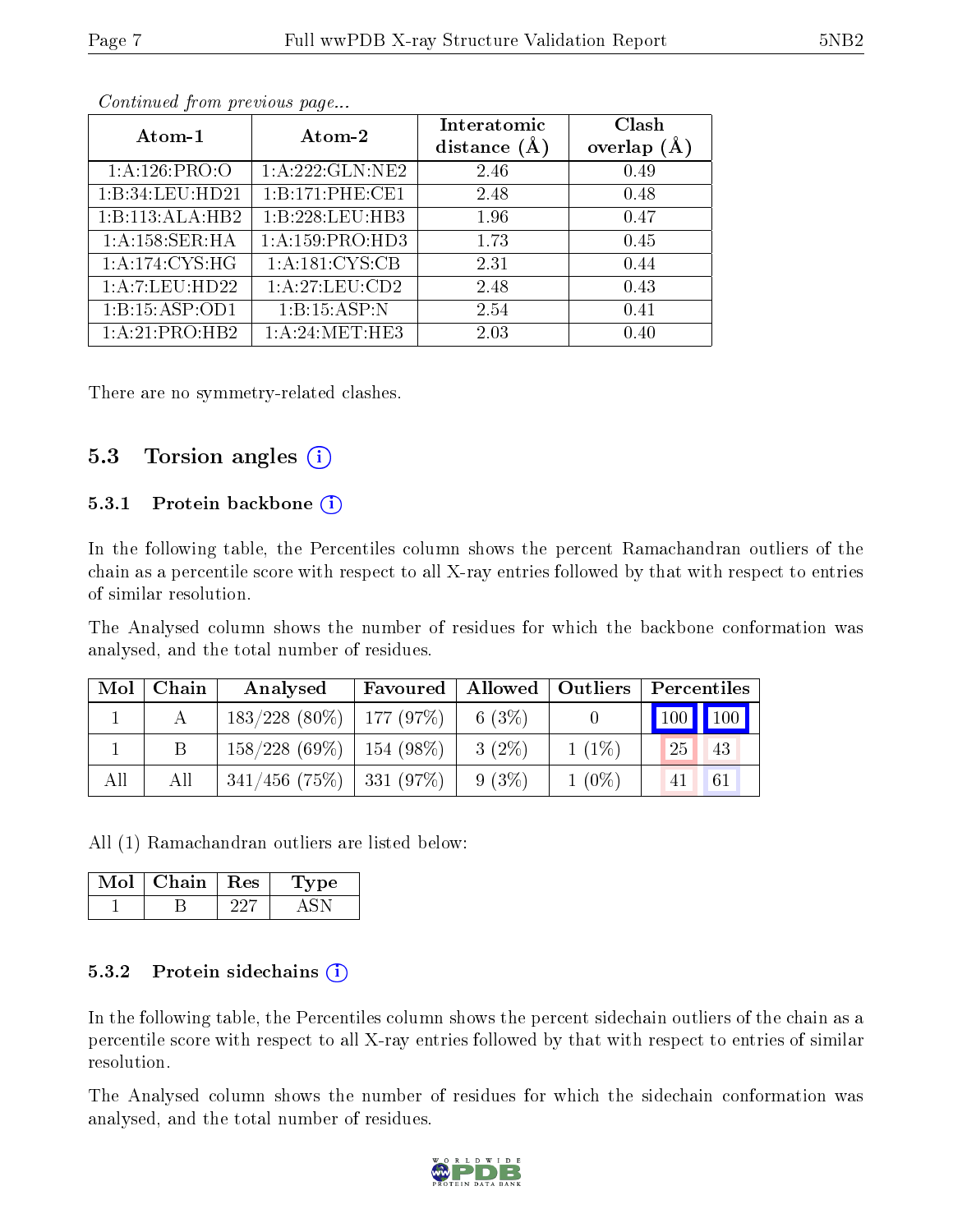| Mol | Chain | Analysed     | Rotameric   Outliers |          | Percentiles           |
|-----|-------|--------------|----------------------|----------|-----------------------|
|     |       | 152/192(79%) | 146 $(96\%)$         | 6 $(4%)$ | 57<br>32 <sub>1</sub> |
|     |       | 137/192(71%) | 131 $(96\%)$         | 6 $(4%)$ | 28<br>52              |
| All | All   | 289/384(75%) | 277 $(96\%)$         | 12(4%)   | 54<br>30              |

All (12) residues with a non-rotameric sidechain are listed below:

| Mol          | Chain | Res | Type |
|--------------|-------|-----|------|
| 1            | А     | 27  | LEU  |
| $\mathbf 1$  | А     | 34  | LEU  |
| 1            | А     | 133 | ARG  |
| 1            | А     | 157 | VAL  |
| 1            | A     | 172 | ILE  |
| $\mathbf{1}$ | А     | 214 | ILE  |
| 1            | В     | 27  | LEU  |
| 1            | В     | 34  | LEU  |
| $\mathbf{1}$ | В     | 56  | ARG  |
| 1            | В     | 62  | PHE  |
| 1            | R     | 92  | MET  |
| 1            |       | 190 | PHE  |

Some sidechains can be flipped to improve hydrogen bonding and reduce clashes. There are no such sidechains identified.

#### 5.3.3 RNA (i)

There are no RNA molecules in this entry.

### 5.4 Non-standard residues in protein, DNA, RNA chains (i)

There are no non-standard protein/DNA/RNA residues in this entry.

### 5.5 Carbohydrates  $(i)$

There are no carbohydrates in this entry.

## 5.6 Ligand geometry  $(i)$

There are no ligands in this entry.

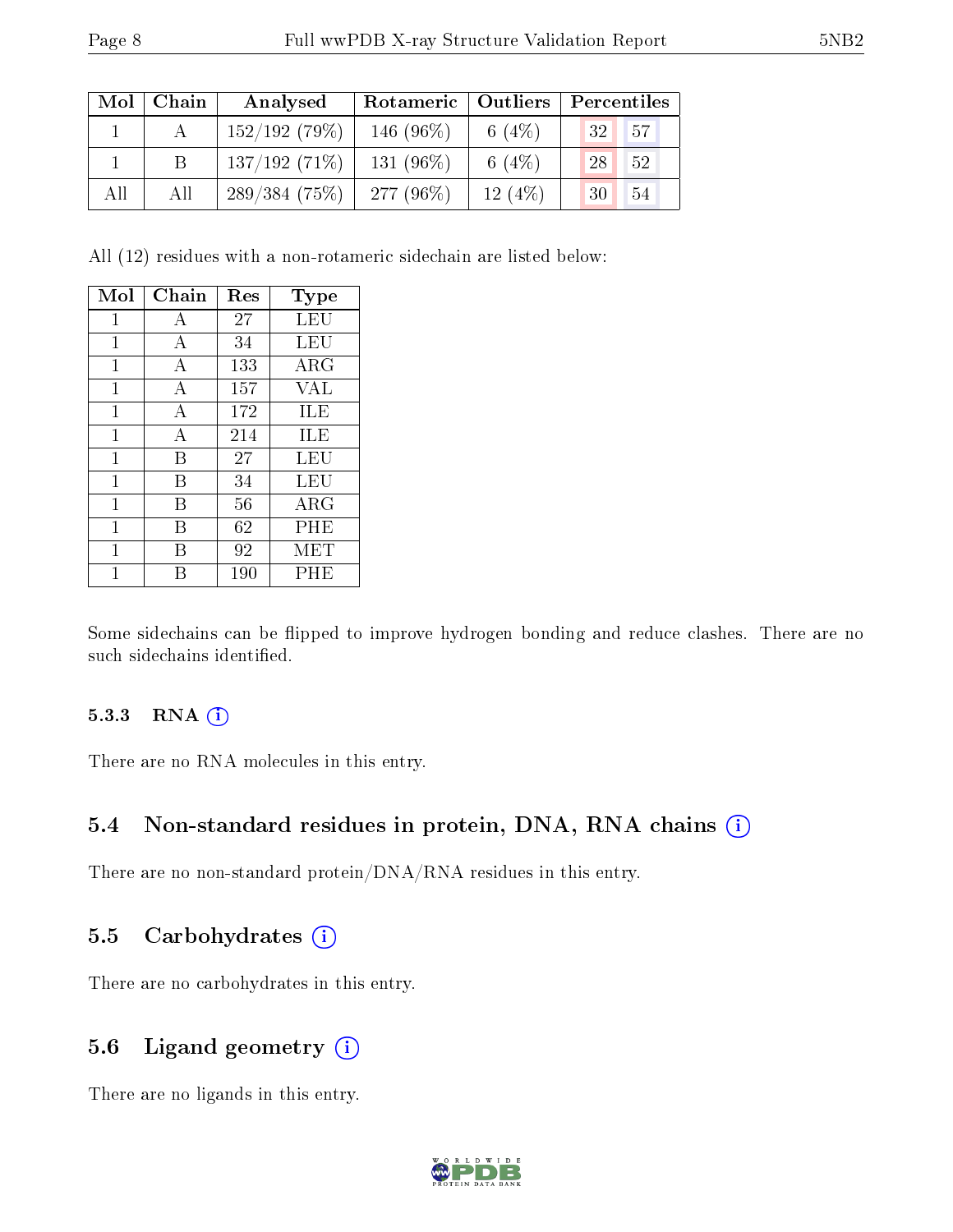# 5.7 [O](https://www.wwpdb.org/validation/2017/XrayValidationReportHelp#nonstandard_residues_and_ligands)ther polymers (i)

There are no such residues in this entry.

# 5.8 Polymer linkage issues (i)

There are no chain breaks in this entry.

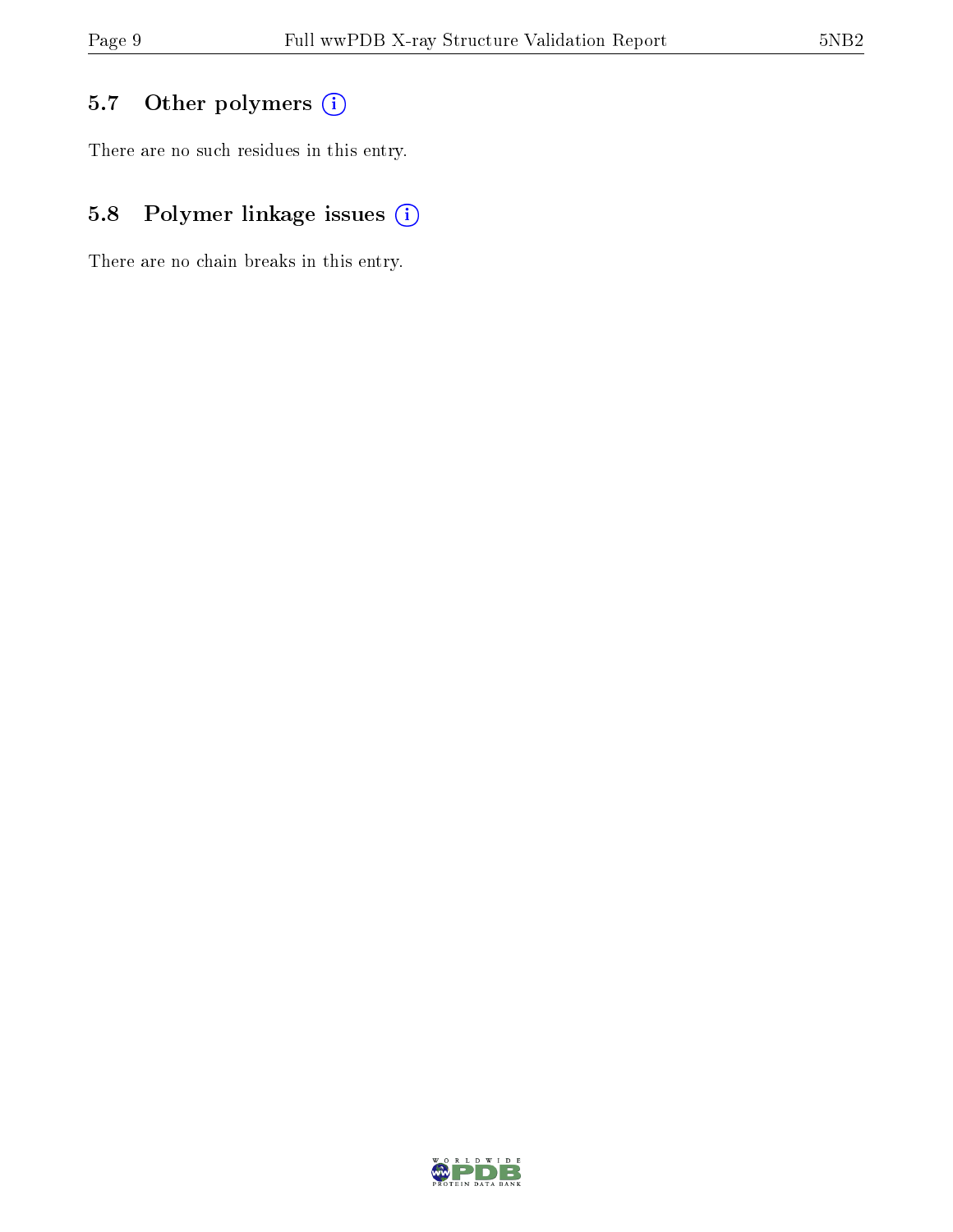# 6 Fit of model and data  $(i)$

## 6.1 Protein, DNA and RNA chains  $(i)$

In the following table, the column labelled  $#RSRZ> 2'$  contains the number (and percentage) of RSRZ outliers, followed by percent RSRZ outliers for the chain as percentile scores relative to all X-ray entries and entries of similar resolution. The OWAB column contains the minimum, median,  $95<sup>th</sup>$  percentile and maximum values of the occupancy-weighted average B-factor per residue. The column labelled ' $Q< 0.9$ ' lists the number of (and percentage) of residues with an average occupancy less than 0.9.

| Mol | Chain | Analysed         | ${ <\hspace{-1.5pt}{\mathrm{RSRZ}} \hspace{-1.5pt}>}$ | $\#\text{RSRZ}\text{>2}$     | $OWAB(A^2)$        | $\mathrm{Q}{<}0.9$ |
|-----|-------|------------------|-------------------------------------------------------|------------------------------|--------------------|--------------------|
|     |       | $191/228$ (83\%) | 0.32                                                  | $2(1\%)$ 82 84               | $+30, 55, 91, 118$ | $2(1\%)$           |
|     |       | 170/228(74%)     | 0.76                                                  | $20(11\%)$ 4 4               | $+30, 68, 93, 113$ | $1(0\%)$           |
| All | All   | $361/456$ (79\%) | 0.53                                                  | $22(6\%)$<br><b>22</b><br>21 | 30, 63, 92, 118    | $3(0\%)$           |

All (22) RSRZ outliers are listed below:

| Mol            | Chain                   | Res              | Type                 | <b>RSRZ</b>      |
|----------------|-------------------------|------------------|----------------------|------------------|
| $\mathbf{1}$   | B                       | 218              | <b>ILE</b>           | $5.\overline{1}$ |
| $\overline{1}$ | $\overline{B}$          | 214              | ILE                  | 3.9              |
| $\overline{1}$ | $\overline{\mathrm{B}}$ | 166              | PHE                  | 3.3              |
| $\overline{1}$ | $\boldsymbol{B}$        | 92               | MET                  | $\rm 3.2$        |
| $\overline{1}$ | $\overline{\mathrm{B}}$ | $\overline{103}$ | ILE                  | $\overline{3.2}$ |
| $\overline{1}$ | $\boldsymbol{B}$        | 58               | SER                  | 2.9              |
| $\overline{1}$ | $\overline{B}$          | 190              | PHE                  | $2.\overline{7}$ |
| $\overline{1}$ | $\boldsymbol{B}$        | 213              | <b>LEU</b>           | 2.7              |
| $\mathbf{1}$   | B                       | 168              | ALA                  | 2.7              |
| $\overline{1}$ | $\boldsymbol{B}$        | 141              | PHE                  | 2.6              |
| $\mathbf{1}$   | $\mathbf{A}$            | 64               | <b>TYR</b>           | $2.6\,$          |
| $\overline{1}$ | $\overline{\mathrm{B}}$ | $\overline{175}$ | $\overline{ASN}$     | 2.5              |
| $\overline{1}$ | $\boldsymbol{B}$        | 81               | <b>TYR</b>           | 2.4              |
| $\mathbf{1}$   | B                       | 184              | <b>TYR</b>           | 2.4              |
| $\overline{1}$ | $\boldsymbol{B}$        | 62               | PHE                  | 2.4              |
| $\mathbf{1}$   | $\boldsymbol{A}$        | $72\,$           | <b>TYR</b>           | 2.3              |
| $\overline{1}$ | $\overline{\mathrm{B}}$ | 165              | $\operatorname{ASP}$ | 2.3              |
| $\mathbf{1}$   | $\boldsymbol{B}$        | 36               | PHE                  | 2.3              |
| $\mathbf{1}$   | B                       | 191              | TRP                  | 2.3              |
| $\mathbf{1}$   | $\boldsymbol{B}$        | 189              | <b>SER</b>           | 2.2              |
| $\mathbf{1}$   | $\boldsymbol{B}$        | 34               | <b>LEU</b>           | 2.1              |
| $\mathbf{1}$   | Β                       | 59               | THR                  | 2.0              |